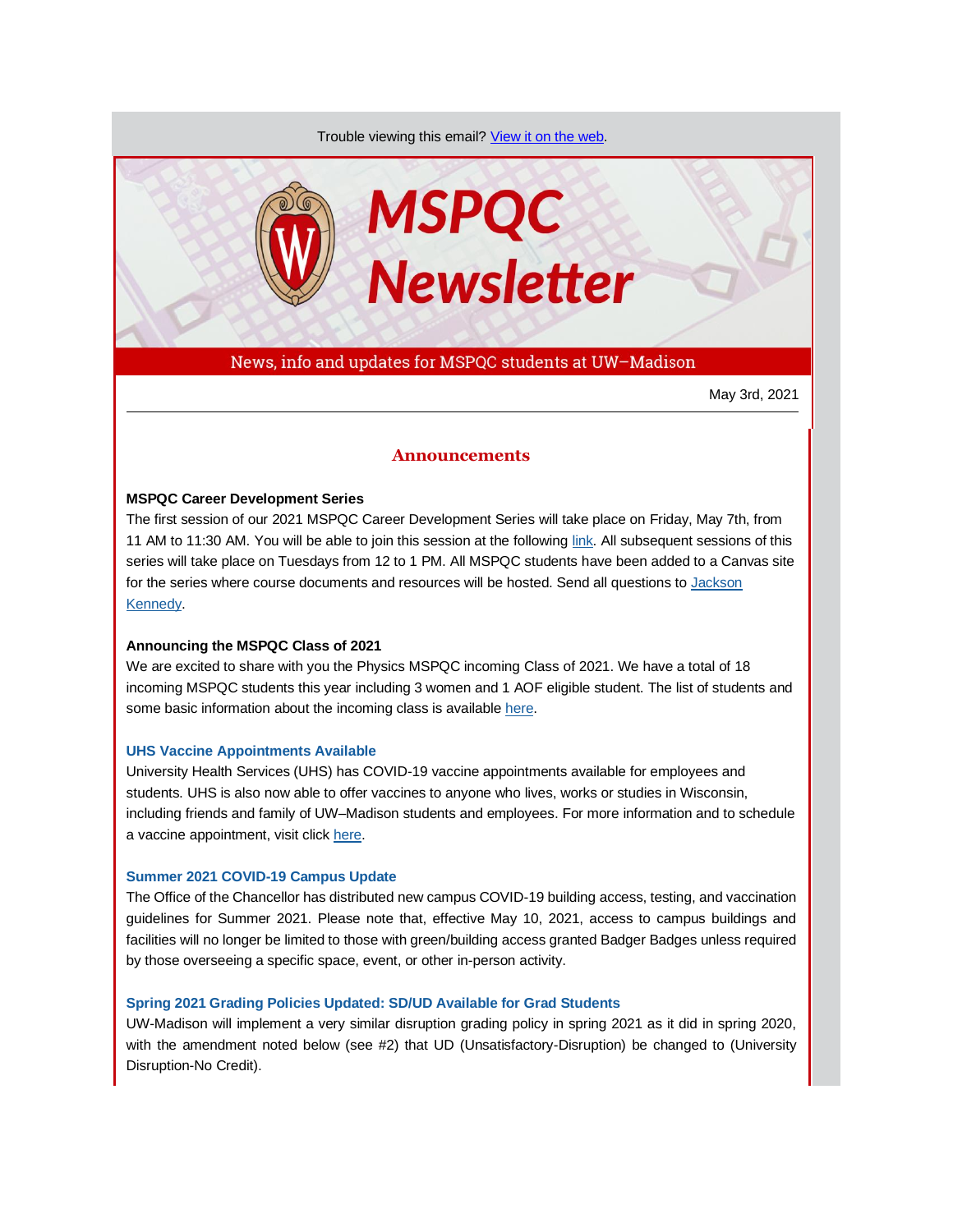Change to description of spring 2020 "UD" grades: The UD grade, used on the transcript for the spring 2020 term, will remain as "UD". In public facing documents, such as the transcript legend and the Guide, the UD grade will be defined as "University Disruption-No Credit".

Pandemic transcript notation: In the transcript memorandum section for any student enrolled at UW-Madison during spring 2020-spring 2021, this standard statement will be applied: "A global public health emergency in spring 2020, summer 2020, fall 2020 and spring 2021 required marked changes to university operations that may have significantly affected student enrollment, learning and grading."

## **Summer and Fall 2021 Enrollment Happening Now!**

[Summer 2021 enrollment began on April 5th and Fall 2021 enrollment began on April 12th.](https://app.explore.wisc.edu/e/er?s=1427524768&lid=1365&elqTrackId=2B97173F03722B5201EB74E0AC7D9EE0&elq=1f4f17f950804da795ca6111e309ae6f&elqaid=16870&elqat=1) If you need to enroll in Physics 799, please emai[l Jackson Kennedy](mailto:jckennedy3@wisc.edu) and copy your faculty mentor. For enrollment in Physics 707, please email [Jackson Kennedy](mailto:jckennedy3@wisc.edu) for instructions.

# **Professional Development & Events**

# **[Argonne National Laboratory: The Quantum Revolution](https://app.explore.wisc.edu/e/er?s=1427524768&lid=16848&elqTrackId=291CCB3C8408146BA9905BE98823D309&elq=1f4f17f950804da795ca6111e309ae6f&elqaid=16870&elqat=1)**

*Date: May 5, 2021; 10:00 AM – 11:30 AM CST*

Join the Argonne National Laboratory as it celebrates its 75th anniversary with a colloquium discussing how quantum computing, communication and sensing will change the world. This event will feature a keynote by Dario Gil, Senior Vice President and Director of IBM Research followed by a panel discussion with top quantum technology researchers. For more information and to register, clic[k here.](https://app.explore.wisc.edu/e/er?s=1427524768&lid=16848&elqTrackId=291CCB3C8408146BA9905BE98823D309&elq=1f4f17f950804da795ca6111e309ae6f&elqaid=16870&elqat=1)

# **[Business Implications of Quantum Computing](https://app.explore.wisc.edu/e/er?s=1427524768&lid=17347&elqTrackId=EB8D0B4172EA400818C04ACD02099271&elq=1f4f17f950804da795ca6111e309ae6f&elqaid=16870&elqat=1)**

# *Date: May 12, 2021; 11:00 AM CST*

The Chicago Quantum Exchange (CQE) will be hosting a webinar addressing the uncertain future of the quantum computing sector. Ivan Ostojic and Rodney Zemmel from McKinsey Digital will share their findings about these uncertainties and their development of an initial roadmap for businesses looking to participate in Quantum opportunities. To join, clic[k here.](https://app.explore.wisc.edu/e/er?s=1427524768&lid=17347&elqTrackId=5F24081A7911341305F5C27F70FB453B&elq=1f4f17f950804da795ca6111e309ae6f&elqaid=16870&elqat=1)

# **Discount: Inside Quantum Technology New York Meeting**

#### *Date: May 17-20, 2021*

QED-C is pleased to partner again with Inside Quantum Technology (IQT) to offer a discount on registration to the upcoming online IQT New York meeting on May 17 -20. The conference brings together industry leaders from around the world—from suppliers to system developers to end users. Use the promo code QEDC20 to get a \$20 discount on the regular price.

#### **[CQE: Pulse-Level Quantum Control Workshop](https://app.explore.wisc.edu/e/er?s=1427524768&lid=17582&elqTrackId=179527C56DE7B9C76FF7BBD8EF947E19&elq=1f4f17f950804da795ca6111e309ae6f&elqaid=16870&elqat=1)**

#### *Date: May 17-18, 2021*

The Chicago Quantum Exchange will be hosting a workshop on low-level quantum control. This workshop aims to inform the broader community on the advantages of pulse-level quantum programming, and discuss the importance of custom-designed hardware for near-term quantum advantage. To register, clic[k here.](https://app.explore.wisc.edu/e/er?s=1427524768&lid=17581&elqTrackId=E3C01B6C26128FBB47B84E5108919940&elq=1f4f17f950804da795ca6111e309ae6f&elqaid=16870&elqat=1)

**[NSF Workshop: Quantum Devices & Systems Manufacturing Workshop](https://app.explore.wisc.edu/e/er?s=1427524768&lid=17348&elqTrackId=BC3CD8300283902BC95BDD63097BF911&elq=1f4f17f950804da795ca6111e309ae6f&elqaid=16870&elqat=1)** *Date: May 18, 19, 25, & 26, 2021; 12:00 PM - 5:15 PM EST*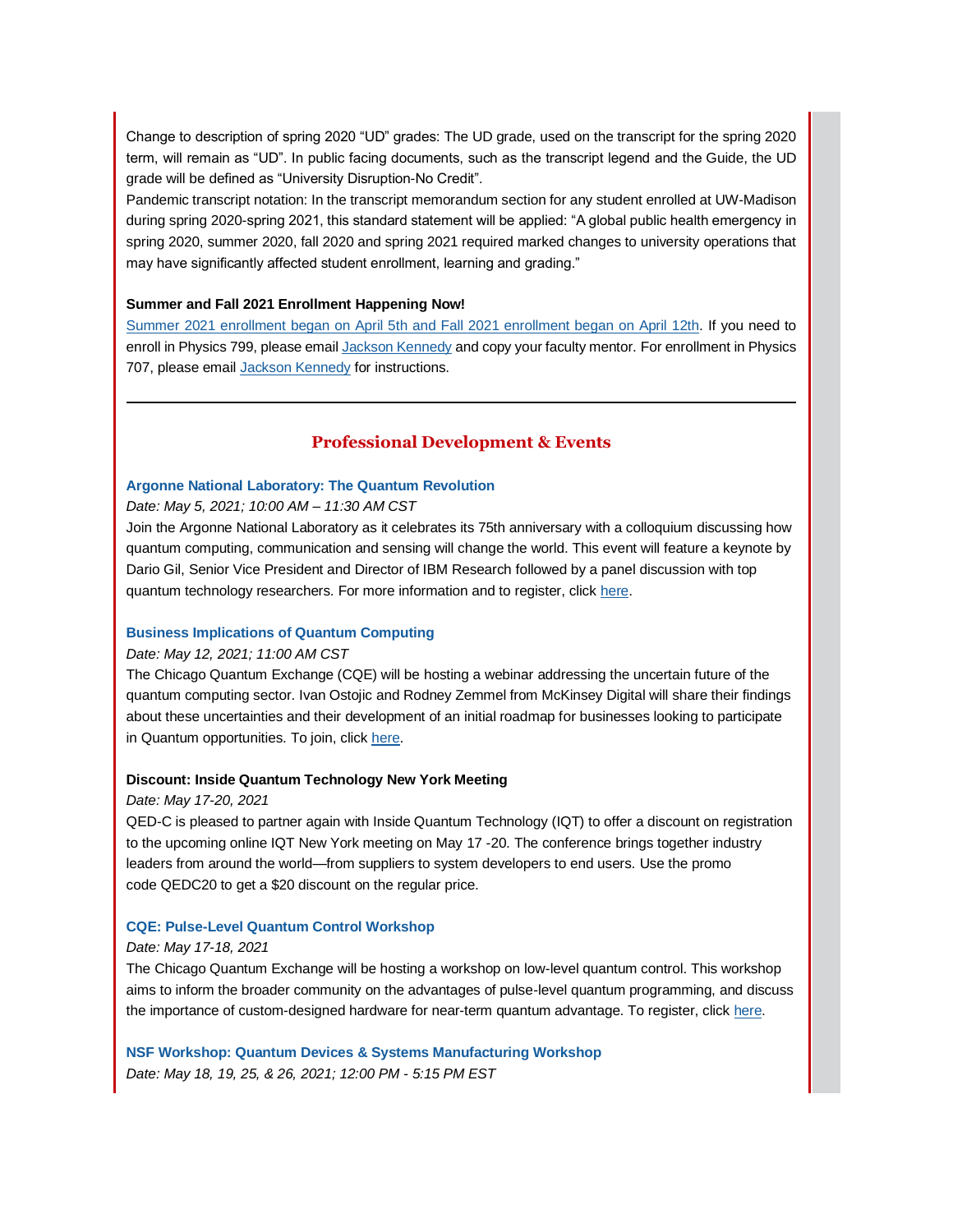This workshop aims to identify issues in the manufacturing sciences area that could be addressed by NSF. The focus areas include: 1) materials and devices challenges in the key technologies: Si-based, superconducting devices, point defects in semiconductors, and topological materials, 2) device and materials integration challenges and interfaces, and 3) scaling, packaging, and refrigeration. To register, contac[t Matthew Novik.](mailto:matthew.novik@duke.edu)

# **Employment Opportunities**

# **[MSPQC Career Toolkit](https://app.explore.wisc.edu/e/er?s=1427524768&lid=16119&elqTrackId=5A49858D7B279578BB1B0FB51CEEA074&elq=1f4f17f950804da795ca6111e309ae6f&elqaid=16870&elqat=1)**

MSPQC Program Coordinator Jackson Kennedy manages and updates the [MSPQC Career Toolkit.](https://app.explore.wisc.edu/e/er?s=1427524768&lid=16119&elqTrackId=09D2E0C03CA2395C49E22DEC7C8591D3&elq=1f4f17f950804da795ca6111e309ae6f&elqaid=16870&elqat=1) This is the central hub for professional development and job search opportunities for MSPQC students and is updated frequently. Contact [Jackson Kennedy](mailto:jckennedy3@wisc.edu) with questions, concerns, and suggestions.

## **[QED-C Student Database](https://app.explore.wisc.edu/e/er?s=1427524768&lid=16143&elqTrackId=3F91B3E99BC944A98E92AF38D30E52E3&elq=1f4f17f950804da795ca6111e309ae6f&elqaid=16870&elqat=1)**

[QED-C](https://app.explore.wisc.edu/e/er?s=1427524768&lid=16144&elqTrackId=A9AB285BA5BE3DC678F7230E21B22D08&elq=1f4f17f950804da795ca6111e309ae6f&elqaid=16870&elqat=1) Maintains a database of students obtaining degrees in quantum computing. This database is shared with employers, internship providers, and consortium partners. To add yourself to this database, complete the [Student Info Form](https://app.explore.wisc.edu/e/er?s=1427524768&lid=16143&elqTrackId=4394A173A56EFED3F138143AA6462B62&elq=1f4f17f950804da795ca6111e309ae6f&elqaid=16870&elqat=1) (password: Students@QED-C) and use Jackson Kennedy (jckennedy3@wisc.edu) as your advisor email.

# **[IBM: Quantum Computing Applications Researcher](https://app.explore.wisc.edu/e/er?s=1427524768&lid=17596&elqTrackId=2403C6EF6753CD7E4394303EF8743FAA&elq=1f4f17f950804da795ca6111e309ae6f&elqaid=16870&elqat=1)**

IBM seeks applicants to collaborate with IBM Researchers to drive fundamental knowledge of quantum computing applications and algorithms in industry domains such as finance, optimization, machine learning, and chemistry. This position will work closely with industry research partners in the IBM Q Network to identify problems that show promise for quantum advantage, engage in joint research to develop proof-of-concept implementations of quantum solutions, and develop software implementing these solutions. To apply, click [here.](https://app.explore.wisc.edu/e/er?s=1427524768&lid=17596&elqTrackId=C1E031904670A69F4FB4EEAFEBE2C64E&elq=1f4f17f950804da795ca6111e309ae6f&elqaid=16870&elqat=1)

## **[IQUIST: Research Program Manager](https://app.explore.wisc.edu/e/er?s=1427524768&lid=17591&elqTrackId=3DF67B26BC919CEDBB10E0FCA72509EB&elq=1f4f17f950804da795ca6111e309ae6f&elqaid=16870&elqat=1)**

The Illinois Quantum Information Science and Technology Center (IQUIST) housed in the Materials Research Laboratory (MRL) at The Grainger College of Engineering seeks applicants for the position of Research Program Manager. This position will work collaboratively with faculty, staff, and students at IQUIST and external collaborators to develop and implement a variety of programmatic initiatives designed to enable the success of federally funded quantum information science research programs, such as the DOE Energy Frontier Research Center for Quantum Sensing and Quantum Materials and the NSF Quantum Leap Challenge Institute Hybrid Quantum Architectures and Networking. Please send all questions to Summer [Redman](mailto:sredman@illinois.edu) and to view the job description and apply, click [here.](https://app.explore.wisc.edu/e/er?s=1427524768&lid=17591&elqTrackId=32C41F327E6B34B039AB16E233145DBA&elq=1f4f17f950804da795ca6111e309ae6f&elqaid=16870&elqat=1)

## **[Toshiba: Technical Marketing Manager](https://app.explore.wisc.edu/e/er?s=1427524768&lid=17594&elqTrackId=7C1CC5F852BD90C03DD9B92B290DC478&elq=1f4f17f950804da795ca6111e309ae6f&elqaid=16870&elqat=1)**

Toshiba is looking for an experienced and driven Technical Marketing Manager to help establish a foundation for their QKD technology service in the United States. This is a unique opportunity to work with cutting-edge quantum cryptography technology and a diverse set of commercial clients. The Technical Marketing Manager will take a lead role in helping customers deploy Toshiba's QKD technology service, as well as lead proof-ofconcept trials and assist with local marketing initiatives. This is a dynamic, hybrid role that combines elements of customer technical support, technical marketing, and product planning. Please send all questions t[o Ryan](mailto:ryan.white@toshiba.com)  [White](mailto:ryan.white@toshiba.com) and to view the job description and apply, click [here.](https://app.explore.wisc.edu/e/er?s=1427524768&lid=17594&elqTrackId=3ADB00D1C03E501CB97B875E7FCEC221&elq=1f4f17f950804da795ca6111e309ae6f&elqaid=16870&elqat=1)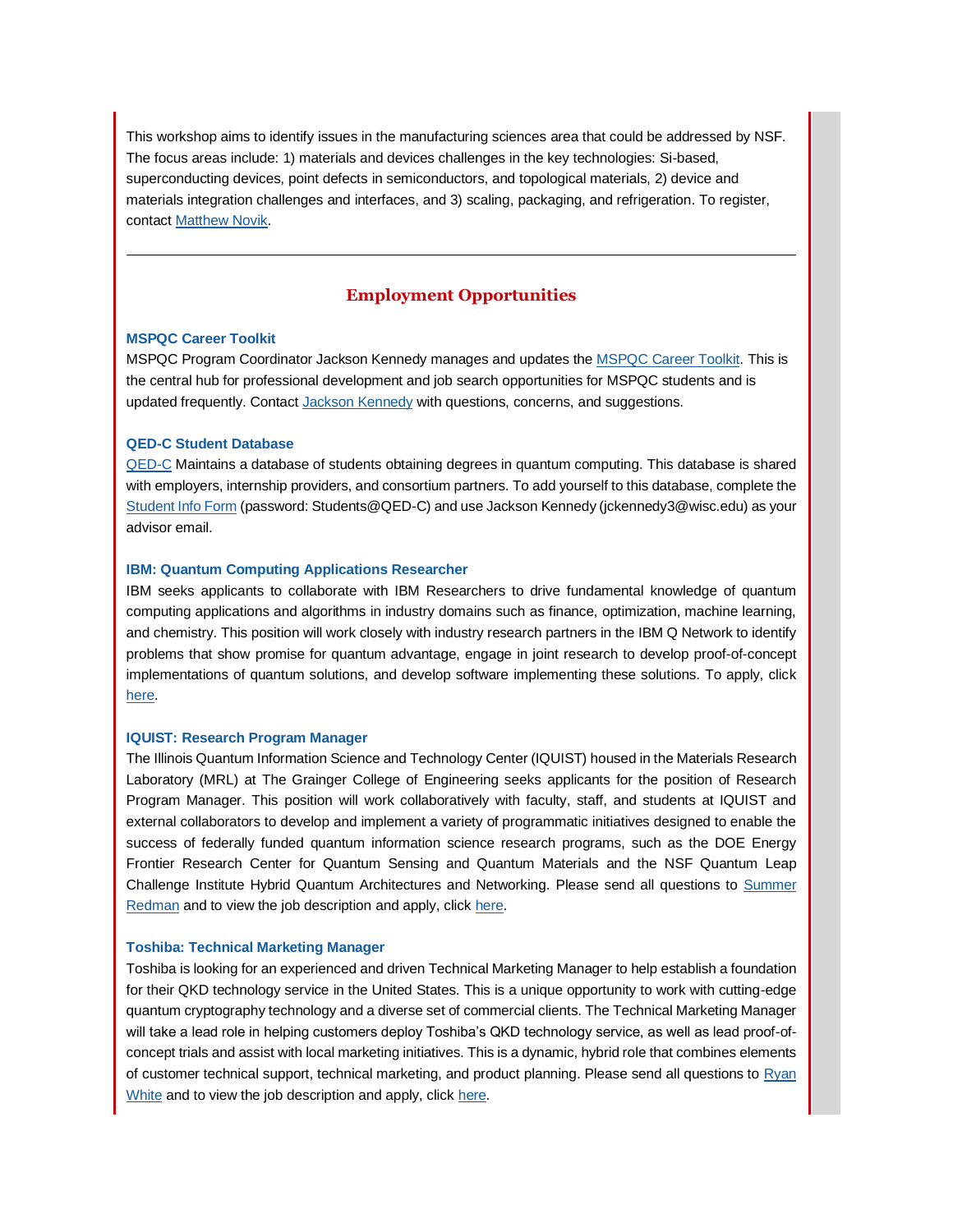# **[Systems & Technology Research: Physicists and Engineers in Sensors Division](https://app.explore.wisc.edu/e/er?s=1427524768&lid=16321&elqTrackId=EFA8A61BFF8304417BBD3010DAE9C78F&elq=1f4f17f950804da795ca6111e309ae6f&elqaid=16870&elqat=1)**

[Systems & Technology Research](https://app.explore.wisc.edu/e/er?s=1427524768&lid=16321&elqTrackId=FBD2C69E5BDAA13F696A7F2283605A17&elq=1f4f17f950804da795ca6111e309ae6f&elqaid=16870&elqat=1) (STR), in particular the Sensors Division, is actively recruiting physicists and engineers. Interested students (undergrad or graduate) or postdocs in physics, engineering, applied math, or related fields who are considering industrial positions in research and development are encouraged to review the website and reach out t[o Nicholas Schade.](mailto:nicholas.schade@stresearch.com) US citizenship is required.

## **[Honeywell: Quantum Computer Operator](https://app.explore.wisc.edu/e/er?s=1427524768&lid=16324&elqTrackId=6C53759DAC0A58481830990FC394047C&elq=1f4f17f950804da795ca6111e309ae6f&elqaid=16870&elqat=1)**

In this position you will work closely with a team of research scientists to operate, maintain, and upgrade a commercial quantum computer, analyze performance and reliability of the system and work with scientific team to plan upgrades and add features, and provide technical support to customers and support teams on sophisticated technical problems. Apply [here.](https://app.explore.wisc.edu/e/er?s=1427524768&lid=16324&elqTrackId=55580D60D0A8AB4185F0A6AA4A0ECDC4&elq=1f4f17f950804da795ca6111e309ae6f&elqaid=16870&elqat=1)

# **[Amazon: Quantum Software Engineer](https://app.explore.wisc.edu/e/er?s=1427524768&lid=16323&elqTrackId=ECF7B4B48EB77BA23BF53FBC56A7900E&elq=1f4f17f950804da795ca6111e309ae6f&elqaid=16870&elqat=1)**

In this position you will write software to automate manual work when designing quantum devices, build dashboard to display the progress of simulations, and parallelize numerical simulation codes. Apply [here.](https://app.explore.wisc.edu/e/er?s=1427524768&lid=16323&elqTrackId=0759E7B31345A790E828654C1D4005E1&elq=1f4f17f950804da795ca6111e309ae6f&elqaid=16870&elqat=1)

# **[IBM: Quantum Computational Scientist](https://app.explore.wisc.edu/e/er?s=1427524768&lid=16325&elqTrackId=931C365F872D0F83CAA9B9537517FEFE&elq=1f4f17f950804da795ca6111e309ae6f&elqaid=16870&elqat=1)**

In this position you will work with the IBM Q Start team on active exploratory research engagements to prepare for future use case commercialization within specific industry, interact with client data science teams to explore promising areas for quantum, implement quantum approaches, which includes data pre-/post-processing, running numerics and visualizing data, and collaborate with industry and solution-ing experts to design and shape experiments to demonstrate quantum-enabled advantage. Appl[y here.](https://app.explore.wisc.edu/e/er?s=1427524768&lid=16325&elqTrackId=FABD6C10C4C626F8C9C039AE87A636B4&elq=1f4f17f950804da795ca6111e309ae6f&elqaid=16870&elqat=1)

# **Useful Links**

**[Dates and Deadlines from the Office of the Registrar](https://app.explore.wisc.edu/e/er?s=1427524768&lid=1365&elqTrackId=9F7CF11D41CFC86F42F0B251EF4C3AA3&elq=1f4f17f950804da795ca6111e309ae6f&elqaid=16870&elqat=1)**

**[MSPQC Career Toolkit](https://app.explore.wisc.edu/e/er?s=1427524768&lid=16119&elqTrackId=44063AC561D1491B87B4E1D97C486B23&elq=1f4f17f950804da795ca6111e309ae6f&elqaid=16870&elqat=1)**

**[MSPQC Handbook](https://app.explore.wisc.edu/e/er?s=1427524768&lid=16142&elqTrackId=D3012C7C1F06874F1068EB236237F873&elq=1f4f17f950804da795ca6111e309ae6f&elqaid=16870&elqat=1)**

**[Professional Development from the Graduate School](https://app.explore.wisc.edu/e/er?s=1427524768&lid=784&elqTrackId=C3B3DF7E7308B92BA2160734CA9765E5&elq=1f4f17f950804da795ca6111e309ae6f&elqaid=16870&elqat=1)**

# **Connect with us!**



**[Department of Physics](https://www.physics.wisc.edu/?elqTrackId=03b6559dff704aa6878488e032f86c70&elq=1f4f17f950804da795ca6111e309ae6f&elqaid=16870&elqat=1&elqCampaignId=9982)** 1150 University Avenue, Madison, WI 53706